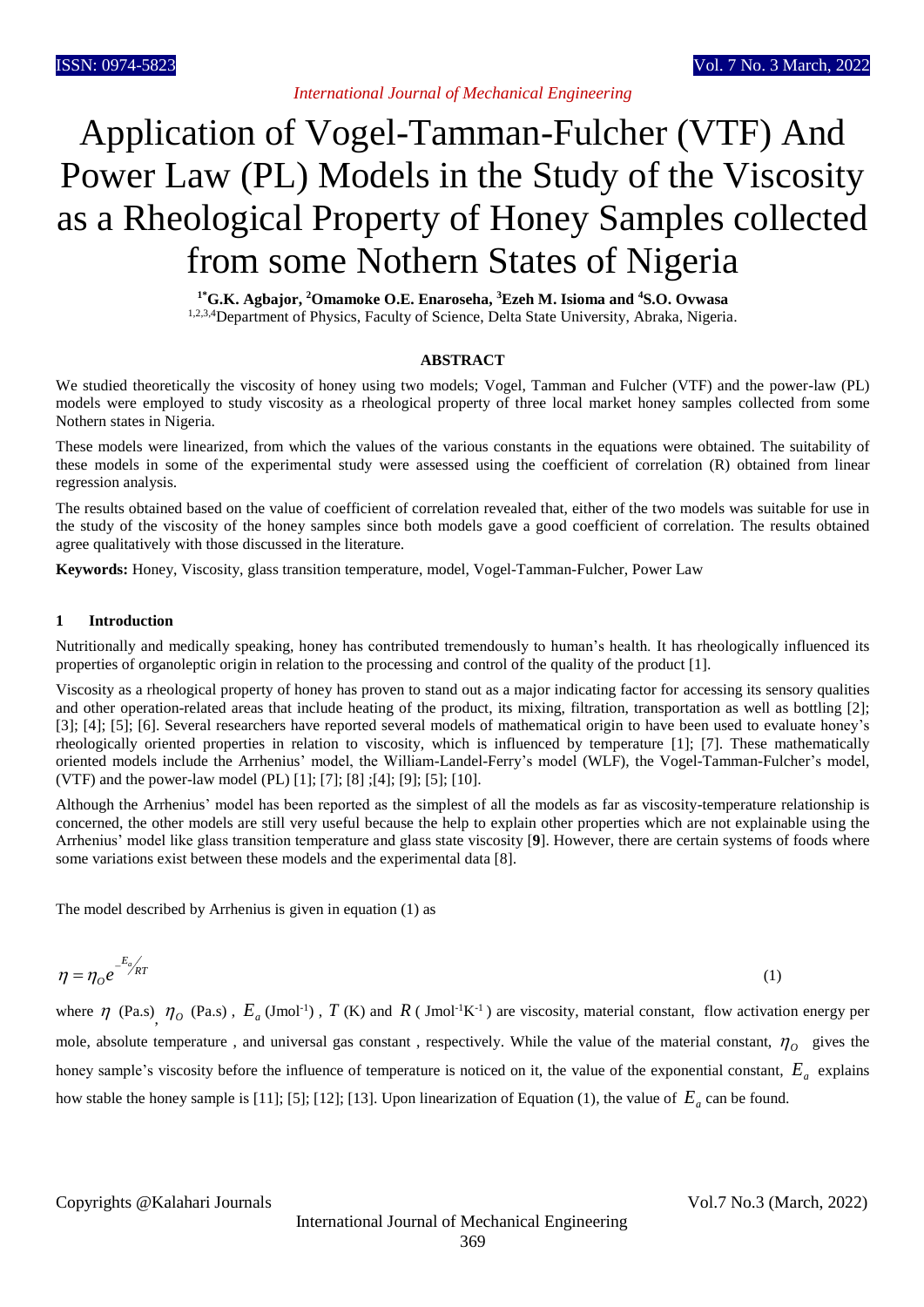Honey's viscosity is also describable with the help of the WLF model which takes the form of Equation (2), where  $\eta$  is viscosity,

 $T_g$  is glass transition temperature,  $\eta_g$  is viscosity at glass transition, and T is absolute temperature.

$$
\ln \eta - \ln \eta_g = \frac{-c_1 (T - T_g)}{c_2 + (T - T_g)}\tag{2}
$$

The glass transition temperature of the honey sample defines the temperature at which its viscosity reaches a pressure equal to  $10^{12}$ Pa.s [14**]**; **[**15].

When the state of a food system experiences a change due to cooling to glassy state from rubbery state, the food system undergoes a glass transition, the temperature at which this occurs is the glass transition temperature of transition [8]. The usefulness of glass transition in food is that it gives information regarding quality assurance, stability and safety of various product foods. Also, the information obtained glass transition in food could be used to investigate the rheological attribute of honey and analyze possible attempts of honey adulteration practices [3]; [16]. The knowledge of honey glass transition could also be used as an indicator for its granulation or crystallization especially during the cold season of the year [17].

Honey's properties of rheological origin can also be evaluated with the use of the VTF model which takes the form of Equation (3) where A and B, T, and  $T_g$  are constants, temperature and glass transition temperature respectively [7].

$$
\eta = Ae^{\left(\frac{B}{T}-T_g\right)} \tag{3}
$$

Another useful model employed for the rheological study of honey is that of the power law that takes the form of Equation (4), where A and B are constants while T and  $T_g$  are temperature and glass transition temperature respectively. The values of A

and  $\hat{B}$  can be obtained when equation (4) is linearized.

$$
\ln \eta = B \ln A (T - T_s) \tag{4}
$$

The knowledge of the coefficient correlation  $(R)$  or determination  $(R^2)$  obtained from regression analysis accounts for the suitability of any of the models to explain honey's properties of rheological origin [17].

#### **2 Materials and Methods**

#### **2.1 Materials**

Three market honey samples were used in this study and were coded sample A, B and C. While honey samples A and B were purchased from Mubi in Adamawa State and Makurdi in Benue State respectively, honey sample C was purchased from Tureta in Sokoto State.

## **2.2 Evaluation of Rheological Properties**

In this study, the VTF and PL models demand the knowing the honey's viscosity and its glass transition temperature. Therefore, a Digital Rotary Viscometer (Model NDJ-5S, M & A, Instruments Inc., Shanghai China) was necessary for the measurement of the viscosity of the honey samples based on the method of [18]; [19]. The method of [18] was employed in determining the glass transition temperature of the honey samples.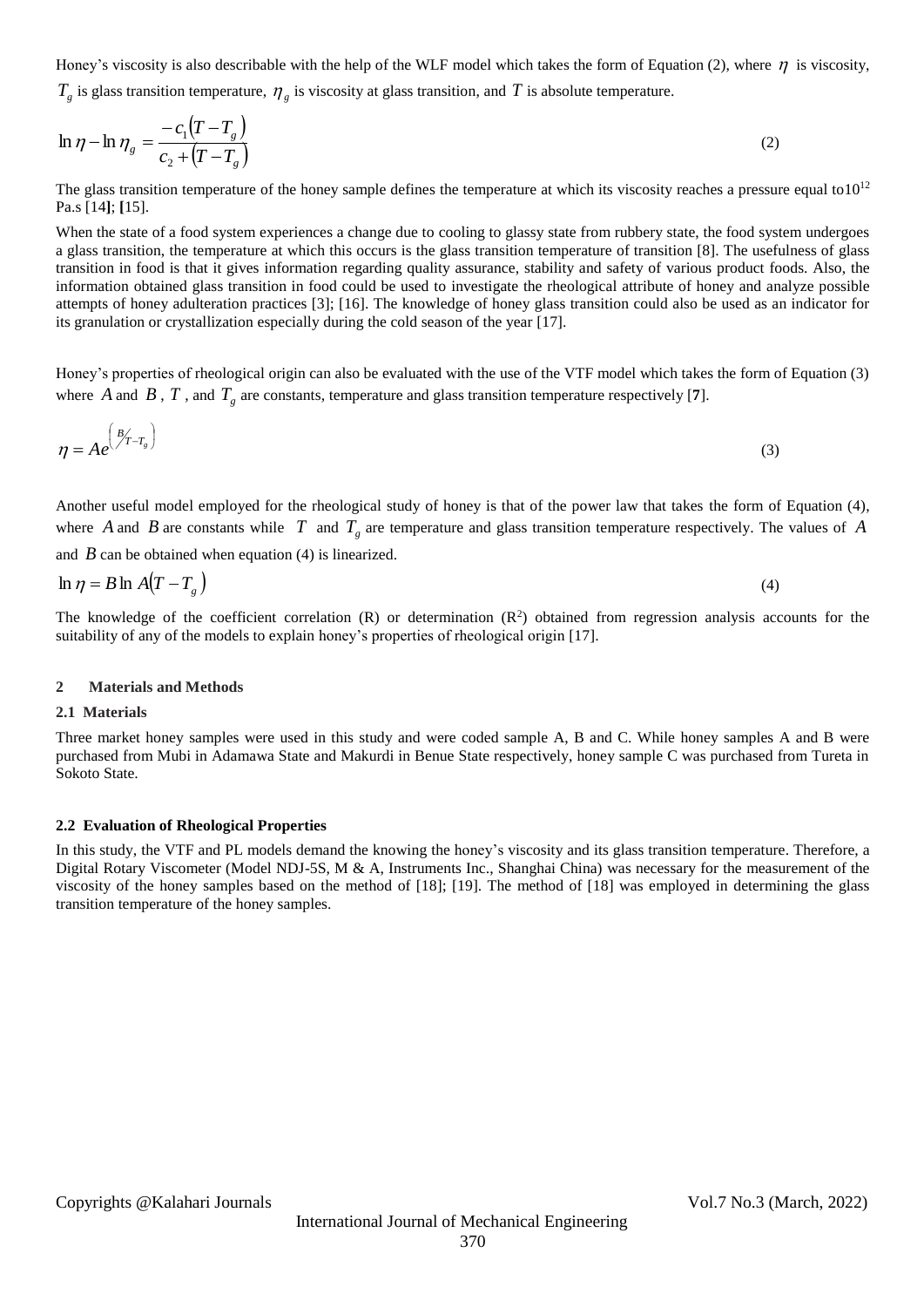# **3 Results and Discussion**

# **3.1 Results**

| T(K)<br>$T-T_g(K)$ |        | $1/T - T_g \times 10^{-3}$ (K <sup>-1</sup> ) | $ln(T-T_g)$ | $ln \mu$ |  |
|--------------------|--------|-----------------------------------------------|-------------|----------|--|
| 273.15             | 59.86  | 16.7                                          | 2.82        | 8.31     |  |
| 283.15             | 69.86  | 14.3                                          | 2.66        | 7.77     |  |
| 293.15             | 79.86  | 12.6                                          | 2.53        | 7.04     |  |
| 303.15             | 89.86  | 11.1                                          | 11.1        | 6.38     |  |
| 313.15             | 99.86  | 10.0                                          | 10.0        | 5.67     |  |
| 323.15             | 109.86 | 9.1                                           | 9.10        | 4.98     |  |
| 333.15             | 119.86 | 8.3                                           | 8.30        | 4.37     |  |
|                    |        |                                               |             |          |  |

**Table . Parameters Required to utilize the VTF and Power-Law Models for the Rheological Properties of Honey Sample HA**

**Table 2. Parameters Required to utilize the VTF and Power-Law Models for the Rheological Properties of Honey Sample HB**

| T(K)   | $T-T_g(K)$ | $1/T - T_g \times 10^{-3}$ (K <sup>-1</sup> ) | $ln(T-T_g)$ | $ln \mu$ |
|--------|------------|-----------------------------------------------|-------------|----------|
| 273.15 | 52.65      | 19.0                                          | 2.97        | 7.86     |
| 283.15 | 62.65      | 16.0                                          | 2.77        | 7.40     |
| 293.15 | 72.65      | 13.8                                          | 2.62        | 6.67     |
| 303.15 | 82.65      | 12.1                                          | 2.49        | 6.09     |
| 313.15 | 92.65      | 10.8                                          | 2.38        | 5.52     |
| 323.15 | 102.65     | 9.7                                           | 2.27        | 5.38     |
| 333.15 | 112.65     | 8.9                                           | 2.19        | 4.93     |

**Table 3. Parameters Required to utilize the VTF and Power-Law Models for the Rheological Properties of Honey Sample HC**

| T(K)   | $T-T_g(K)$ | $1/T - T_g \times 10^{-3}$ (K <sup>-1</sup> ) | $ln(T-T_g)$ | $ln \mu$ |  |
|--------|------------|-----------------------------------------------|-------------|----------|--|
| 273.15 | 52.97      | 18.9                                          | 2.94        | 7.46     |  |
| 283.15 | 62.97      | 15.9                                          | 2.77        | 6.99     |  |
| 293.15 | 72.97      | 13.7                                          | 2.62        | 6.47     |  |
| 303.15 | 82.97      | 12.1                                          | 2.49        | 5.87     |  |
| 313.15 | 92.97      | 10.8                                          | 2.38        | 5.42     |  |
| 323.15 | 102.97     | 9.7                                           | 2.27        | 5.04     |  |
| 333.15 | 112.97     | 8.9                                           | 2.19        | 4.57     |  |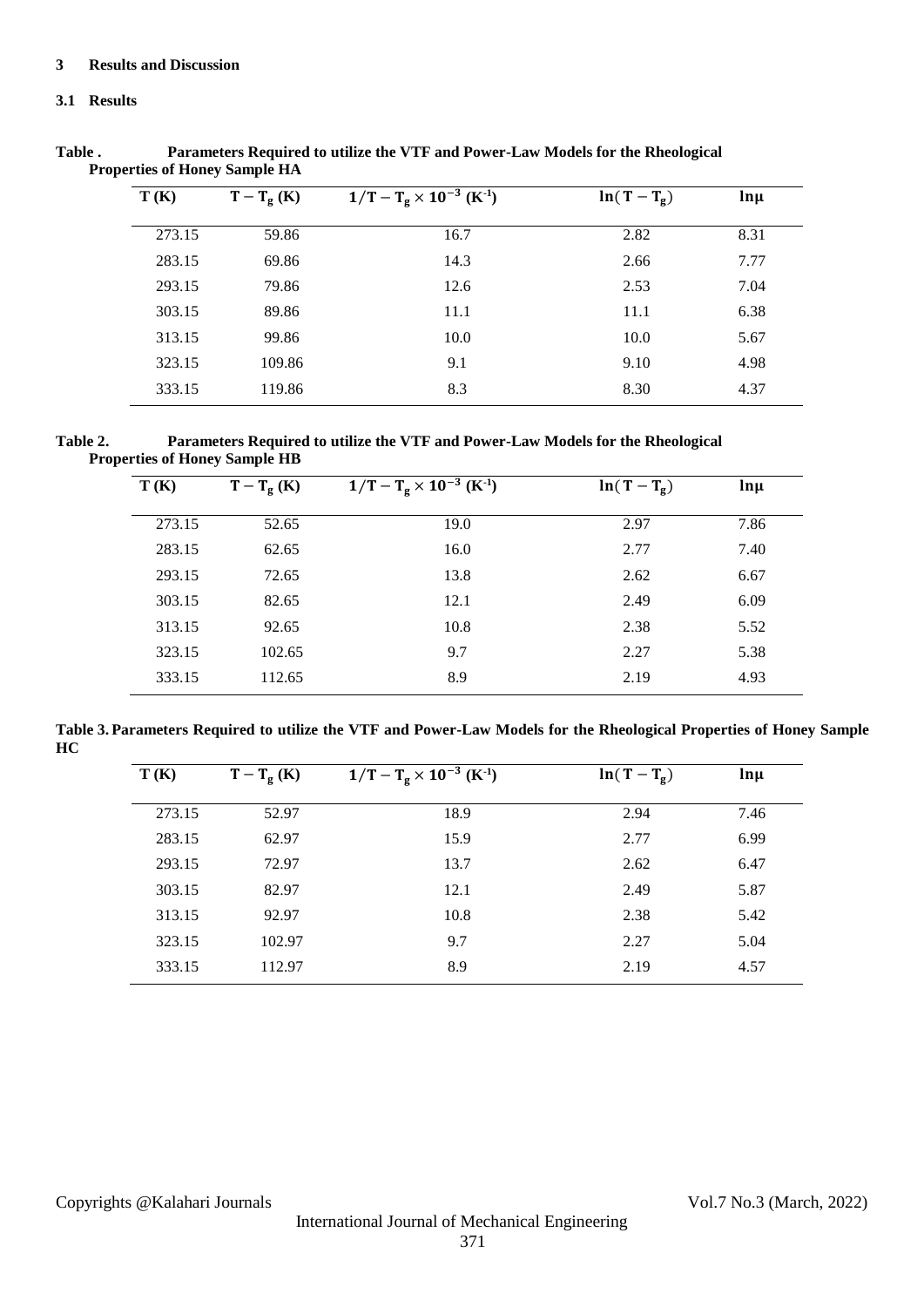|                               | -- 1- 1-         |              |                |                       |              |                |  |
|-------------------------------|------------------|--------------|----------------|-----------------------|--------------|----------------|--|
| <b>Code for</b>               | <b>VTF</b> Model |              |                |                       | PL Model     |                |  |
| <b>Honey</b><br><b>Sample</b> | $\mathbf A$      | $\, {\bf B}$ | $\mathbb{R}^2$ | $\boldsymbol{\rm{A}}$ | $\, {\bf B}$ | $\mathbb{R}^2$ |  |
| HA                            | 0.887            | 0.467        | 0.957          | 8.246                 | 5.690        | 0.986          |  |
| $\rm HB$                      | 2.373            | 0.302        | 0.977          | 3.558                 | 3.947        | 0.986          |  |
| HC                            | 2.138            | 0.298        | 0.961          | 3.787                 | 3.924        | 0.994          |  |

**Table 4. Values of the constants and R<sup>2</sup>for the Rheological Properties of the Honey Samples upon application of the VTF and Power-Law Models** 



**Figure 1. VTF Model Graphical Description of the Rheological Properties of Honey Sample HA**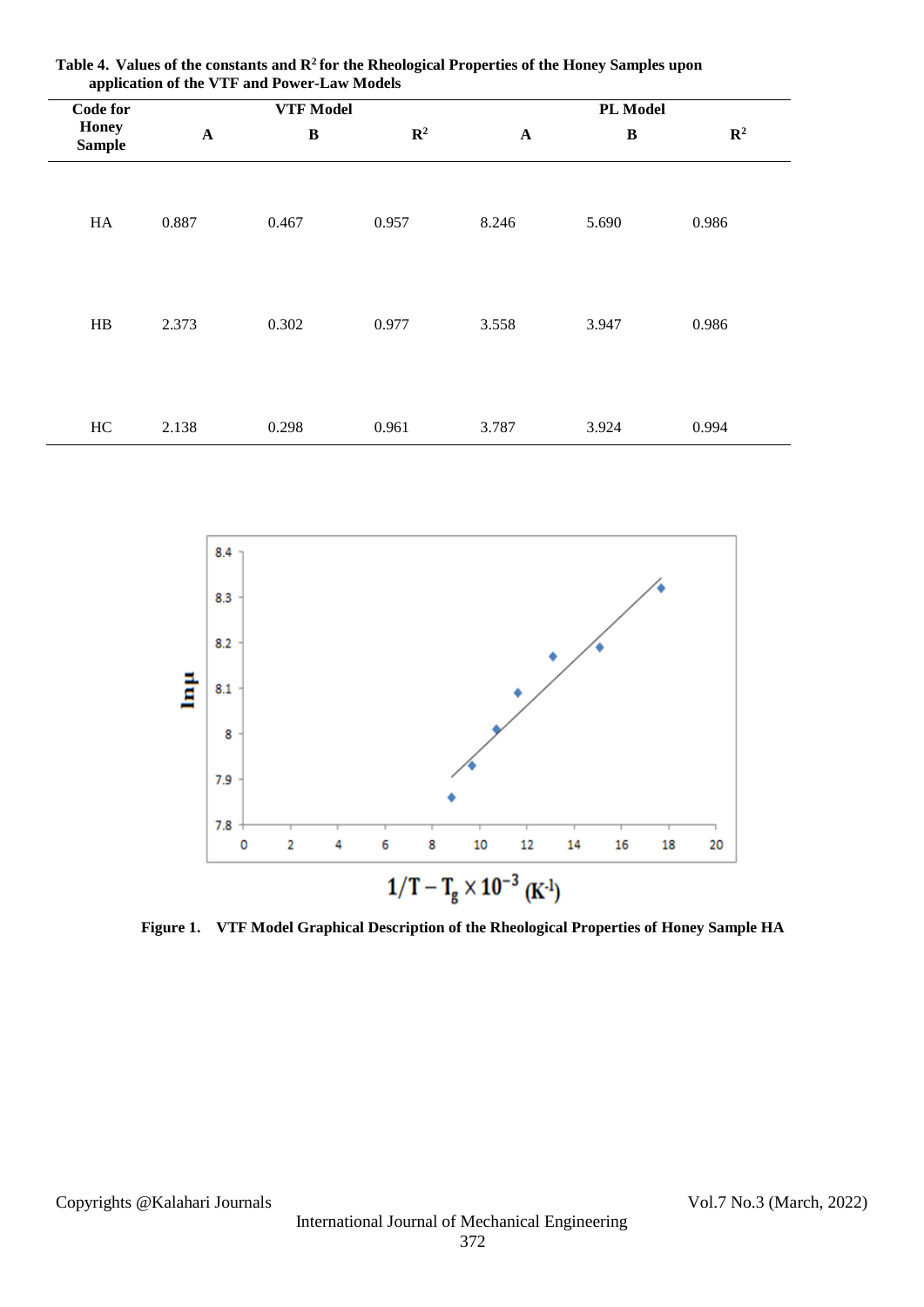

**Figure 2. Power-law Model Graphical Description of the Rheological Properties of Honey Sample HA**



**Figure 3. VTF Model Graphical Description of the Rheological Properties of Honey Sample HB**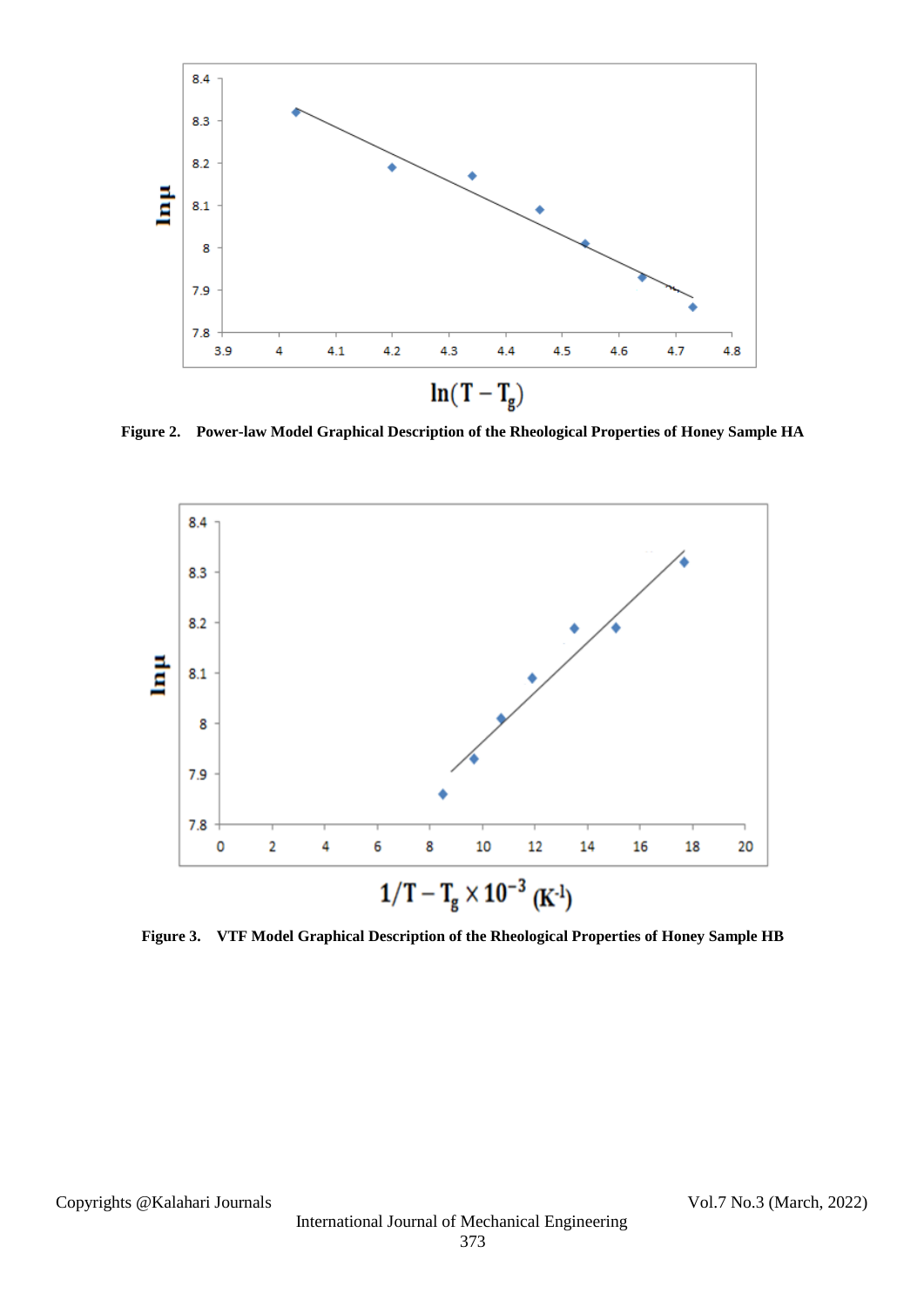

**Figure 4. Power-law Model Graphical Description of the Rheological Properties of Honey Sample HB**

## **3.2 Discussion**

The required parameters used in the description of the rheological properties of the different honey samples in this study are shown in Tables1-3, while the values of the constants in the equations that describe the models including the values of the determination coefficient,  $\mathbb{R}^2$  corresponding to them are shown in Table 4.

From Table 4 and for honey sample HA, the values of A, B and  $R^2$  on application of the VTF model are 0.887, 0.467 and 0.957 respectively while the corresponding values of A, B and R<sup>2</sup> when the PL model is applied are respectively 8.246, 5.690 and 0.986. With the VTF model, the values of A and B for honey sample HB are 2.373 and 0.302 with an  $\mathbb{R}^2$  value of 0.977, representing 97.7 %. The corresponding values of A, B and  $\mathbb{R}^2$  upon application of the PL model are 3.558, 3.947 and 0.986, respectively. For honey sample HC, the respective values of A, B and  $\mathbb{R}^2$  on application of the VTF model are 2.138, 0.298 and 0.961 while the corresponding values of A, B and  $\mathbb{R}^2$  when the PL model is applied are 3.787, 3.924 and 0.994, respectively.

According to [8], the information obtained based on the coefficient of correlation (R) or determination ( $\mathbb{R}^2$ ) after performing a regression analysis is sufficient for a model to be adopted for experimental purposes. This is in agreement with the results obtained in this study, where the Power-law mathematical model is considered better relatively than the model VTF to evaluate honey's properties based on rheology in this research. However, either the VTF model or the PL model can be used to explain the rheological properties of the honey samples in this study because both models show a good coefficients of correlation, R [20]. In

previous studies, [1], [9] reported that the equation defining the power law model becomes undefined when  $T$  and  $T_g$  attain the

same value, so that this may render its physical coefficient meaningless in the prediction of viscosity. In this case, the VTF model becomes suitable for viscosity prediction as a rheological property when cases of extrapolation arise. Figures 1, 2, 3 and 4 show plots demonstrating both the VTF and PL models for honey samples HA and HB in this study and a similar behaviour is also expected of honey sample HC. It should be stated here that Figures 1, 2 and 3 are closely related with the results presented in the Tables 1, 2 and 3, respectively. For example, for honey sample HA, the expected viscosity-temperature relationship is clearly evaluated as shown in Table 1 and Figure 1, where a temperature increase produces a decrease in viscosity, resulting in the values of the constants A and B presented in Table 3 and similar explanations are expected of the remaining honey samples.

## **4 Conclusion**

The study examined the application of Vogel-Tamman-Fulcher (VTF) and Power Law (PL) models for the description of honey rheological properties collected from some states in the six geopolitical zones of Nigeria. The measure of how suitable a model is depends on the data obtained from experimental studies is and this assessment is governed by statistical approaches of various kinds, using the coefficient of correlation  $(R)$  or determination  $(R^2)$  obtained from regression analysis. However, the study revealed that either of these models could be used to describe the rheological properties of the selected honey samples since both models give a good coefficient of correlation, R.